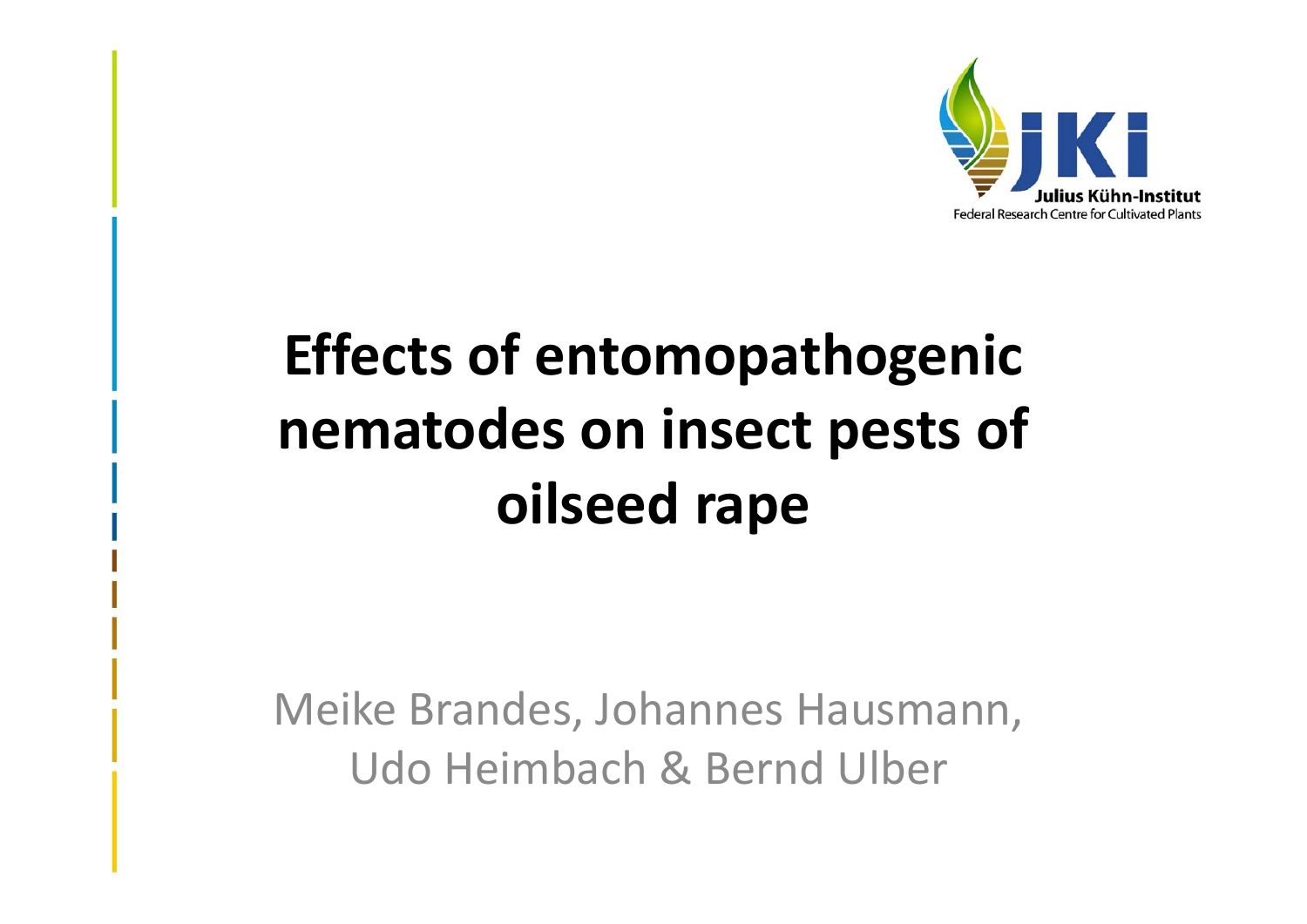### Materials & Methods



- winter oilseed rape field trial with plots of 720 m<sup>2</sup>
- application of EPN with 2862 l water/ha at BBCH 53‐55, 3 April 2017
- EPN: *Steinernema feltiae* (0.25 million nematodes/m 2 )
- check infectivity: soil samples (5 sample points/plot ~300 g soil) of treated and untreated plots were colonized with mealworms
- collection of OSR insect pest larvae with plastic bowls
- collection of new generation beetles with soilphotoecletors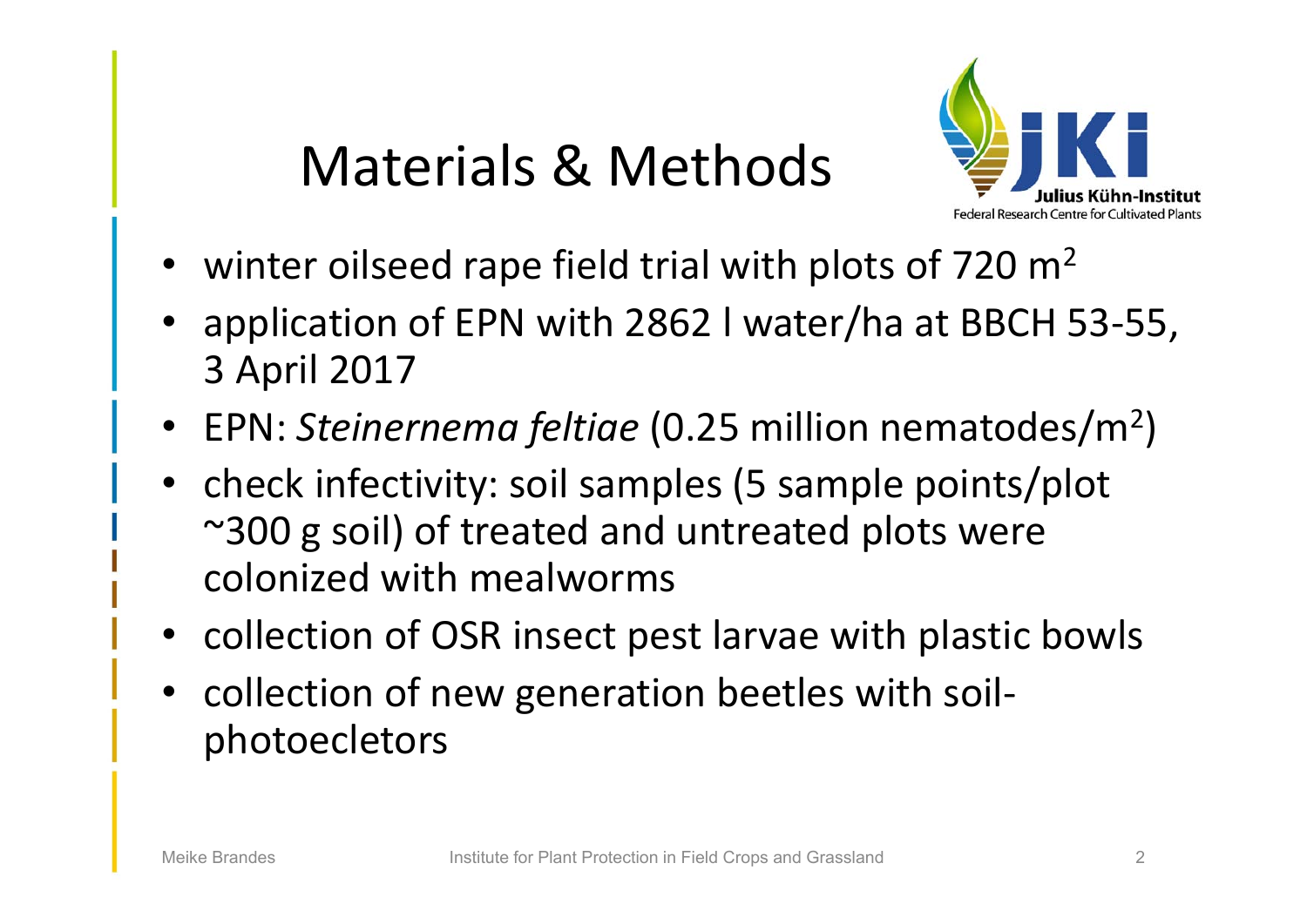

#### **Control of infectivity with mealworms from April to end of June**

- •High infectivity from April to May
- •Fading effects from beginning of June onwards
- •EPN still detectable at the end of June

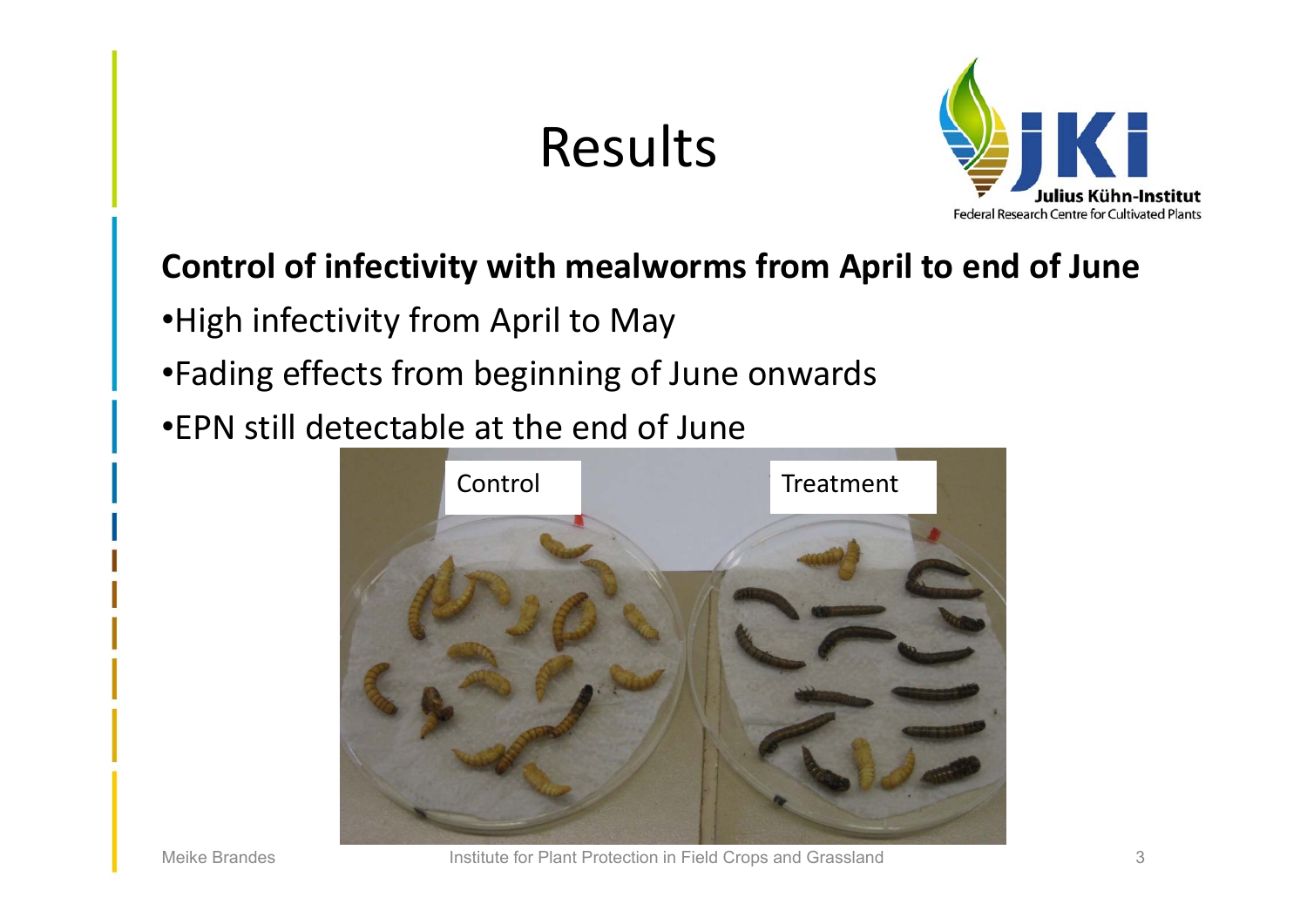### *Brassicogethes aeneus* larvae



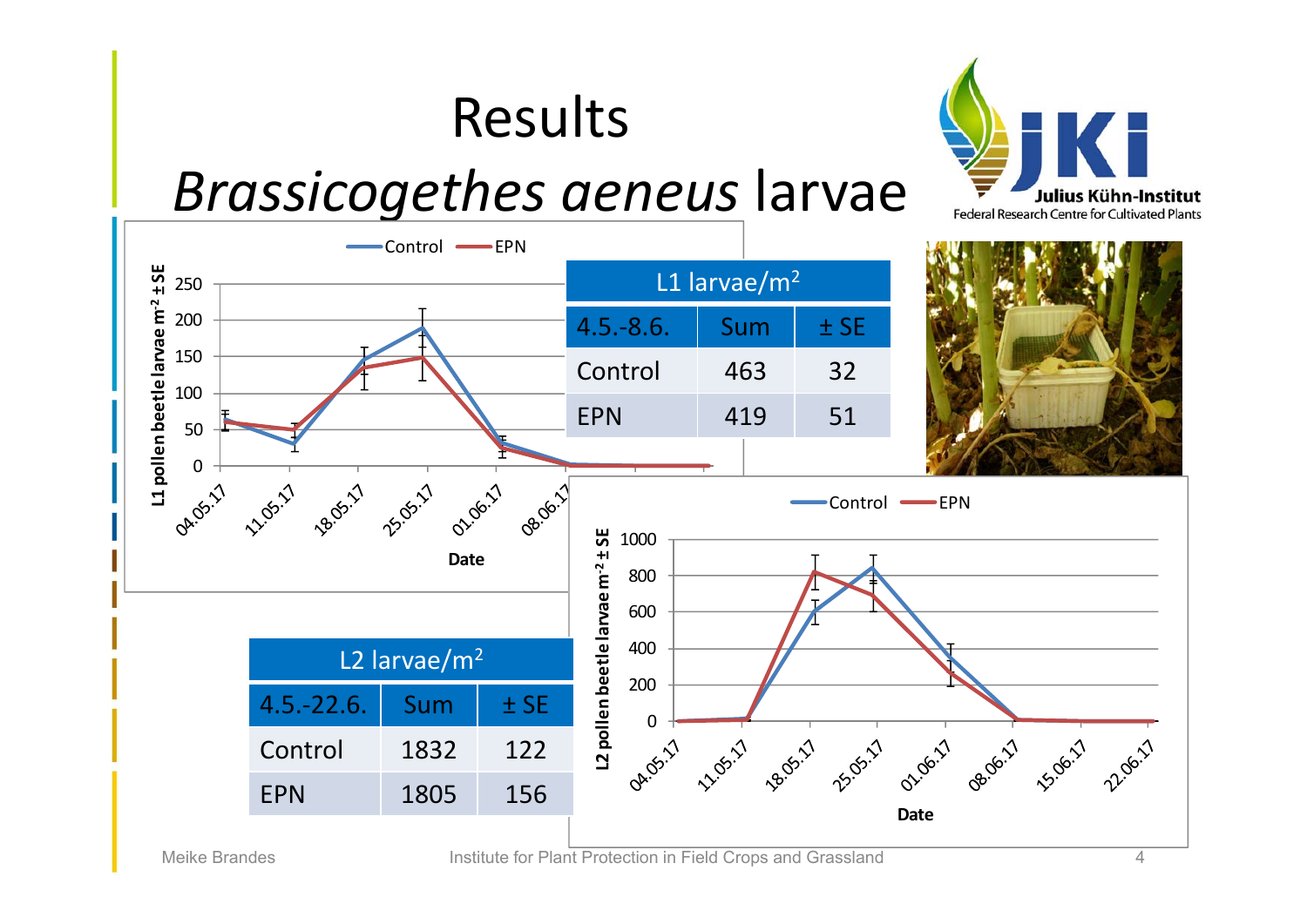![](_page_4_Figure_0.jpeg)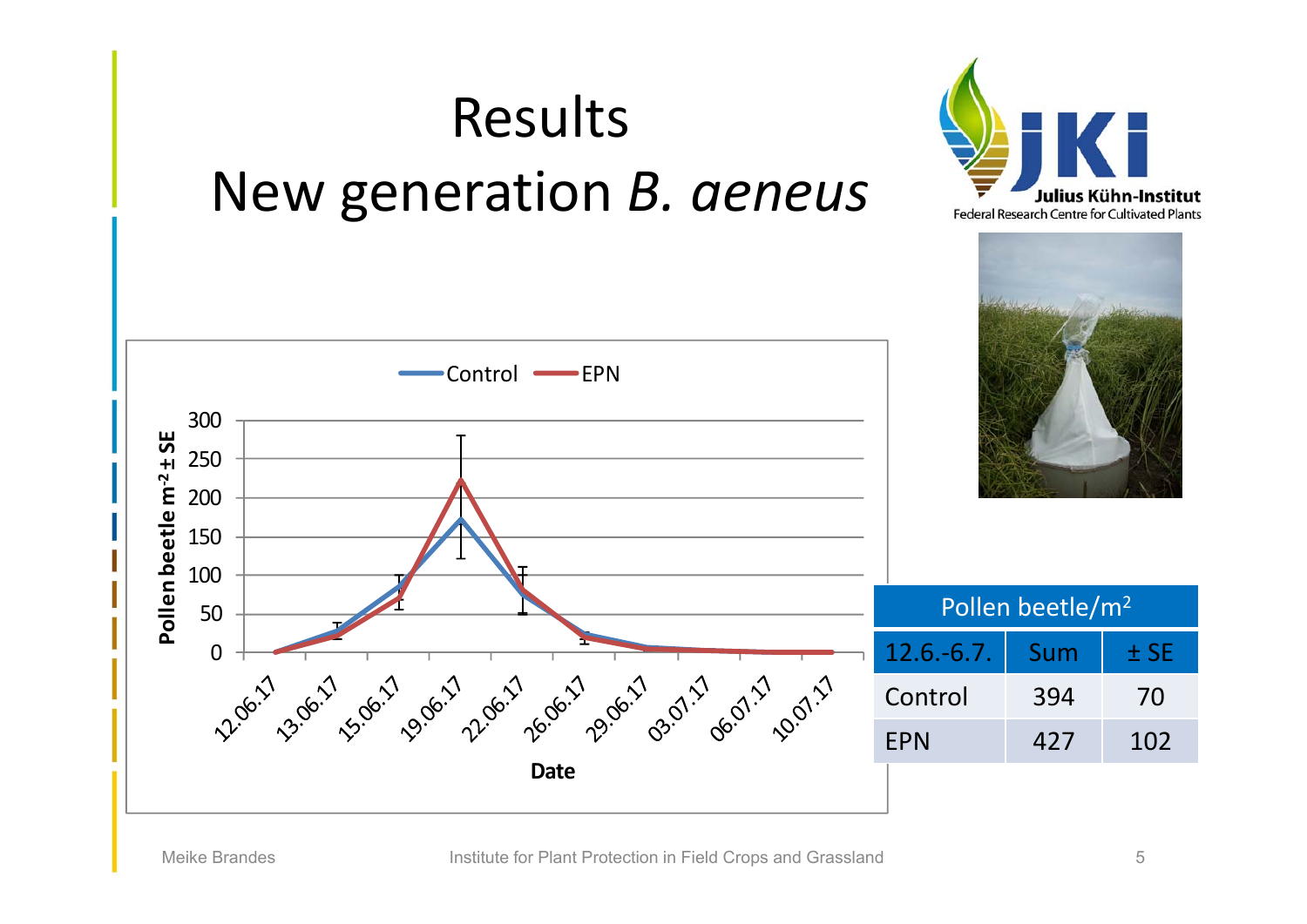![](_page_5_Picture_1.jpeg)

### *Psylliodes chrysocephala* larvae

![](_page_5_Figure_3.jpeg)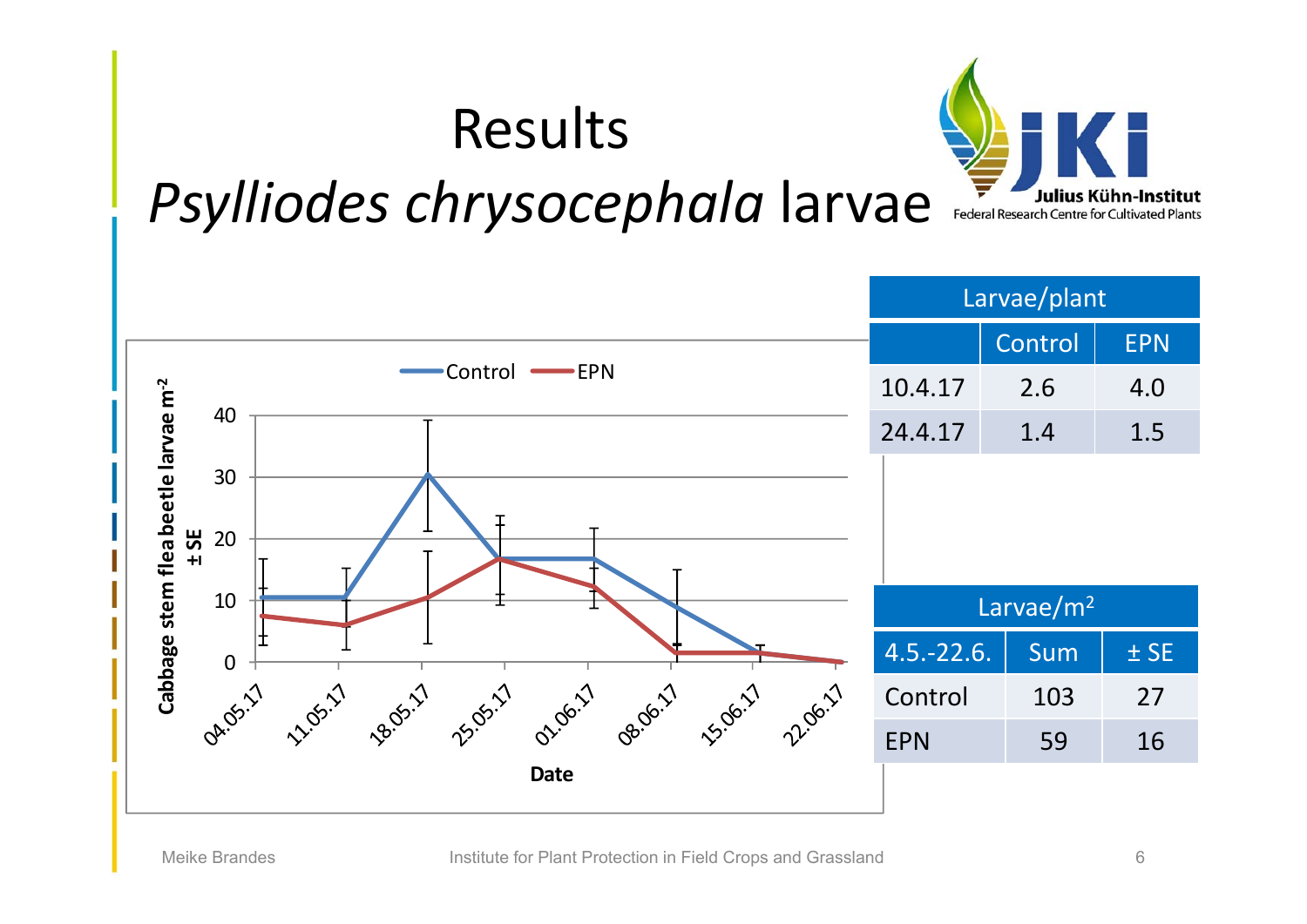![](_page_6_Figure_0.jpeg)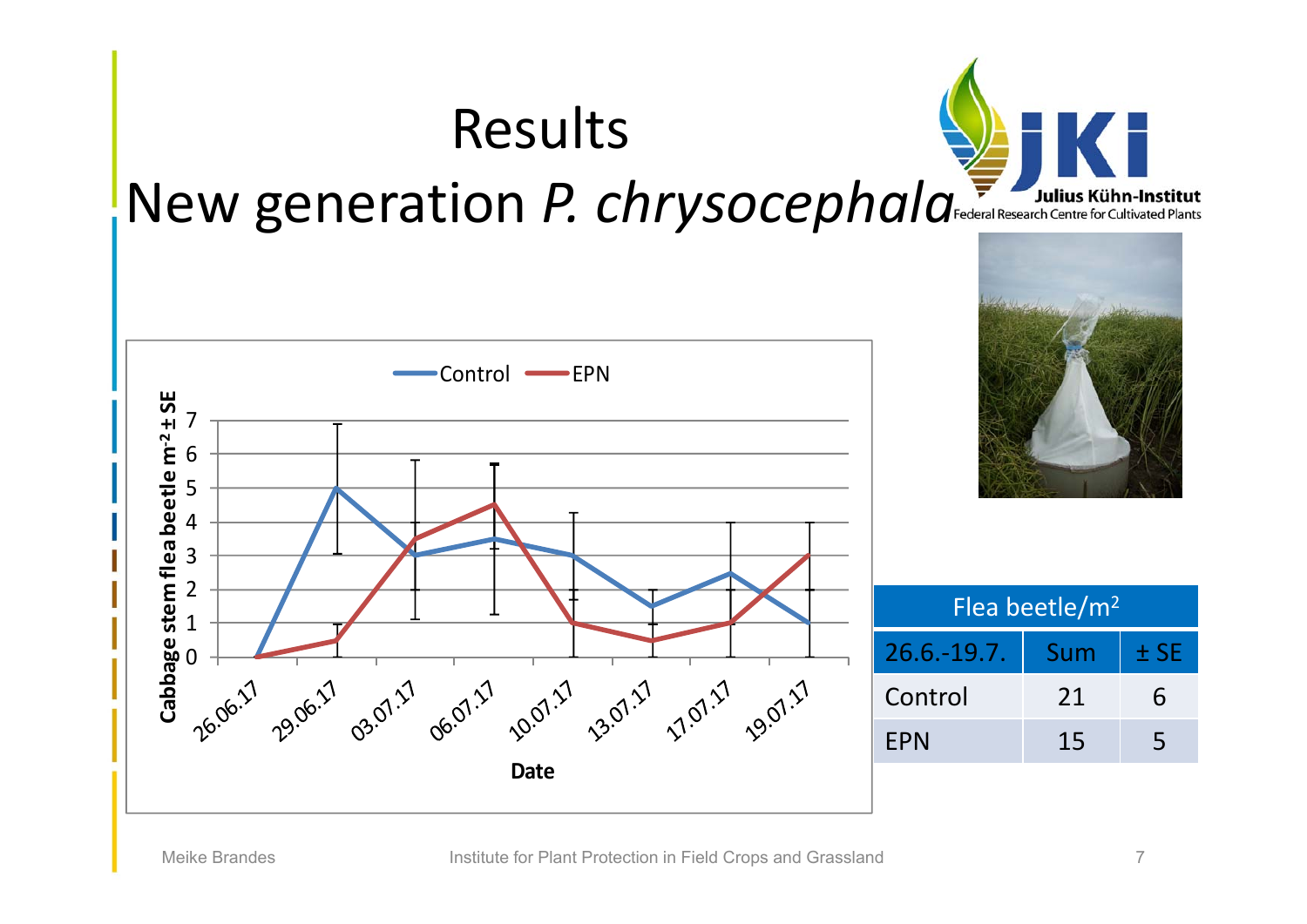![](_page_7_Figure_0.jpeg)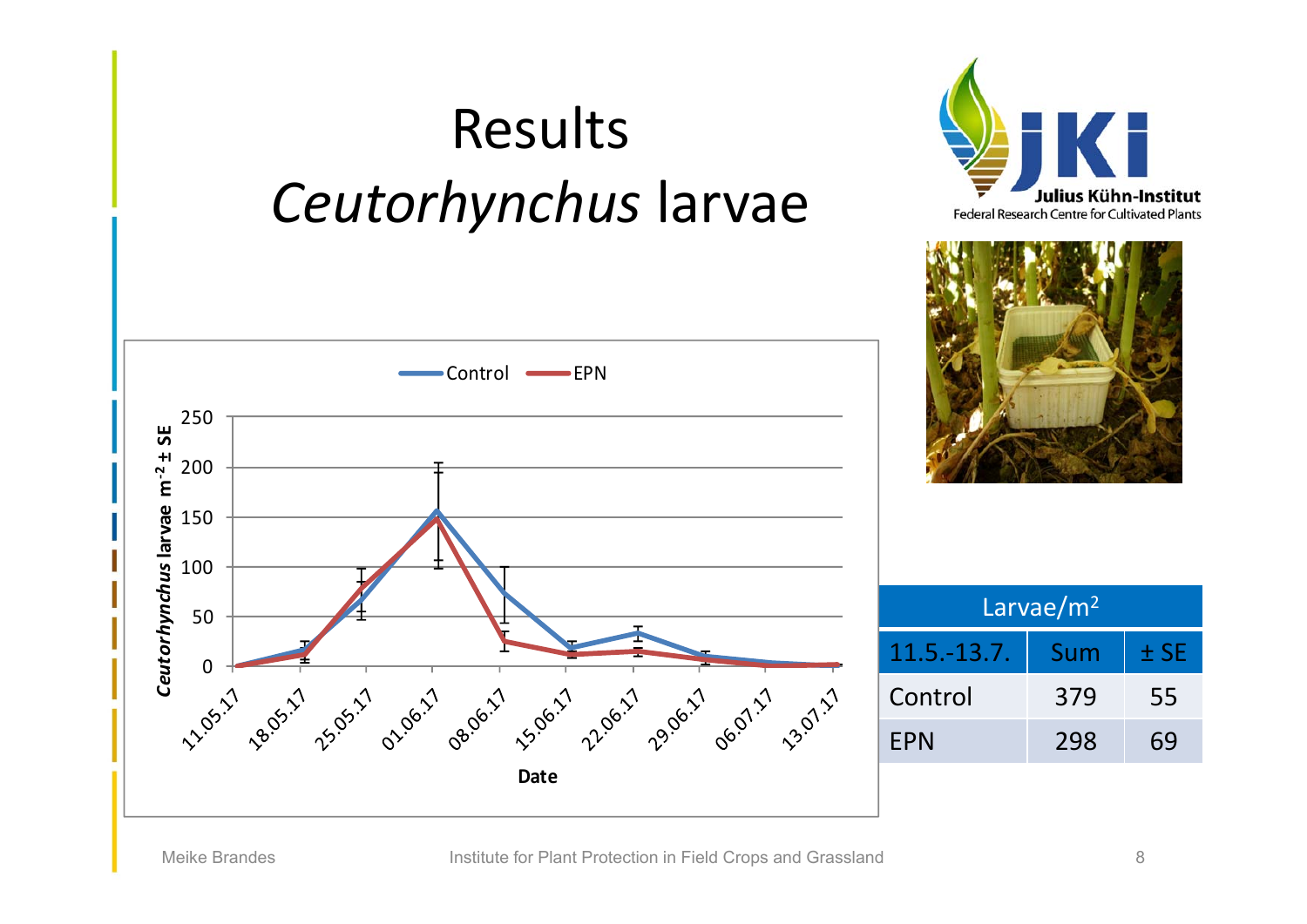![](_page_8_Picture_1.jpeg)

### New generation *Ceutorhynchus*

![](_page_8_Figure_3.jpeg)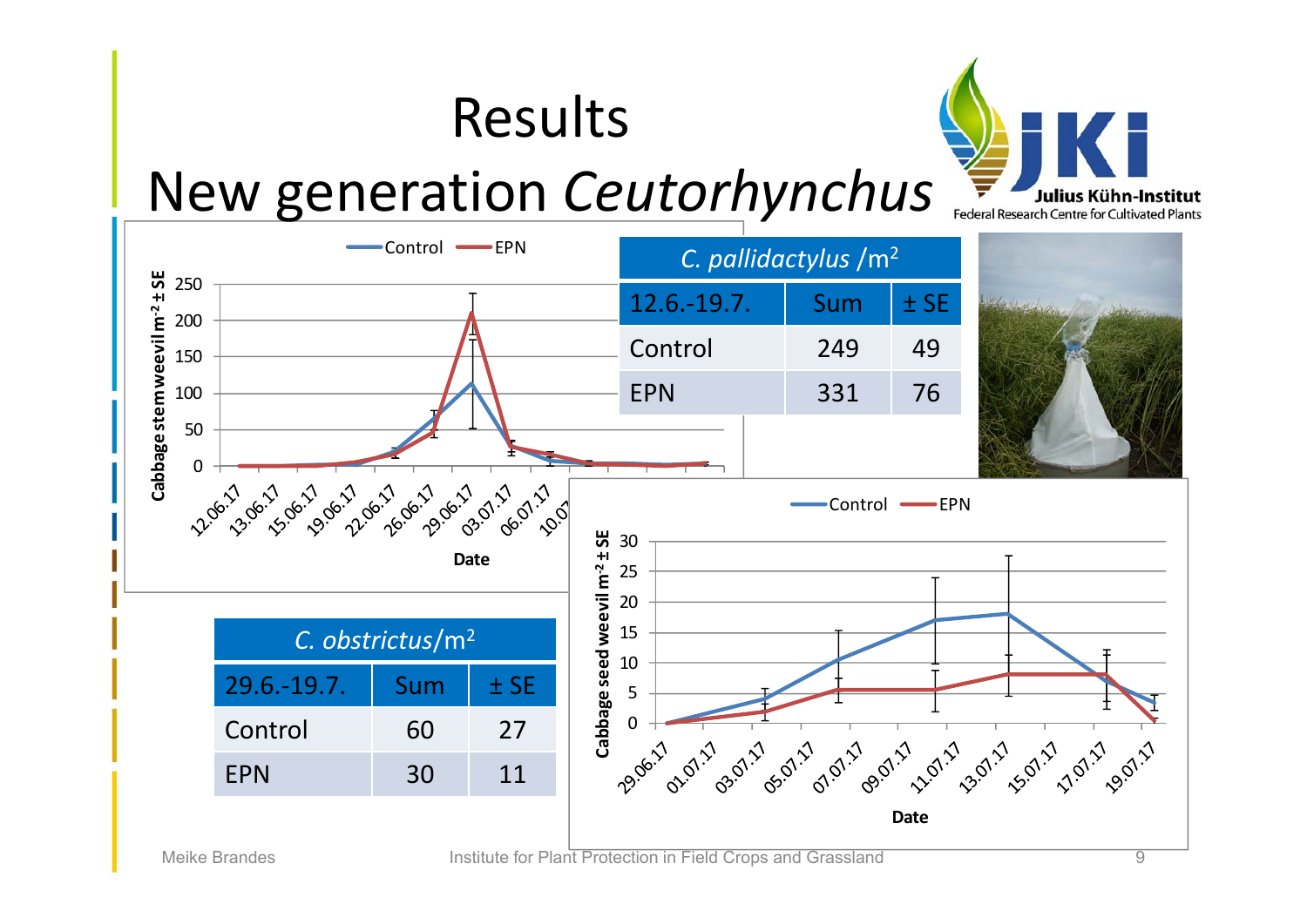![](_page_9_Figure_0.jpeg)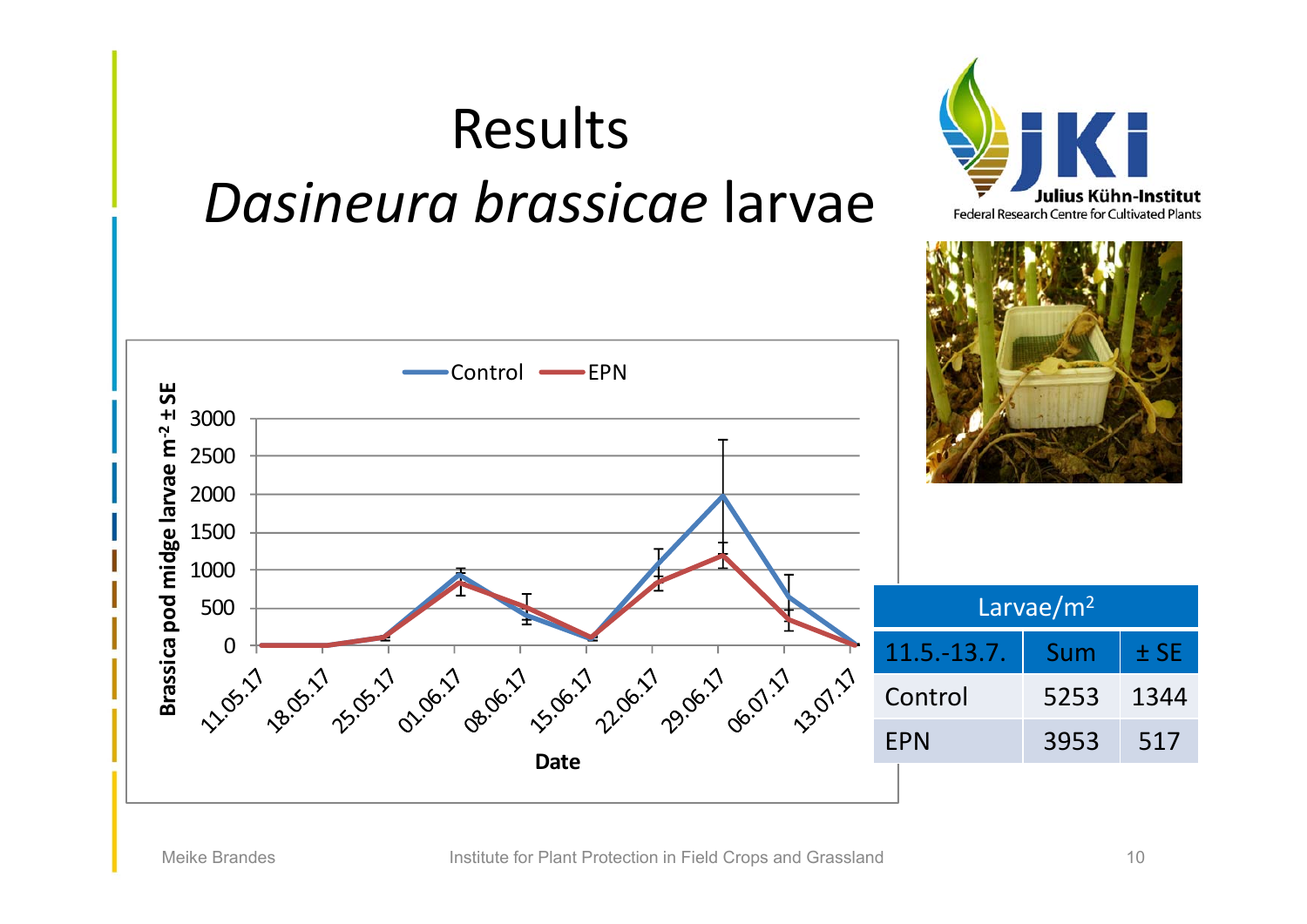![](_page_10_Picture_0.jpeg)

![](_page_10_Figure_1.jpeg)

Application rate: **1 million** nematodes/m2 (*S. feltiae*) at **BBCH 67‐69** 

![](_page_10_Figure_3.jpeg)

Meike Brandes **Institute for Plant Protection in Field Crops and Grassland** 11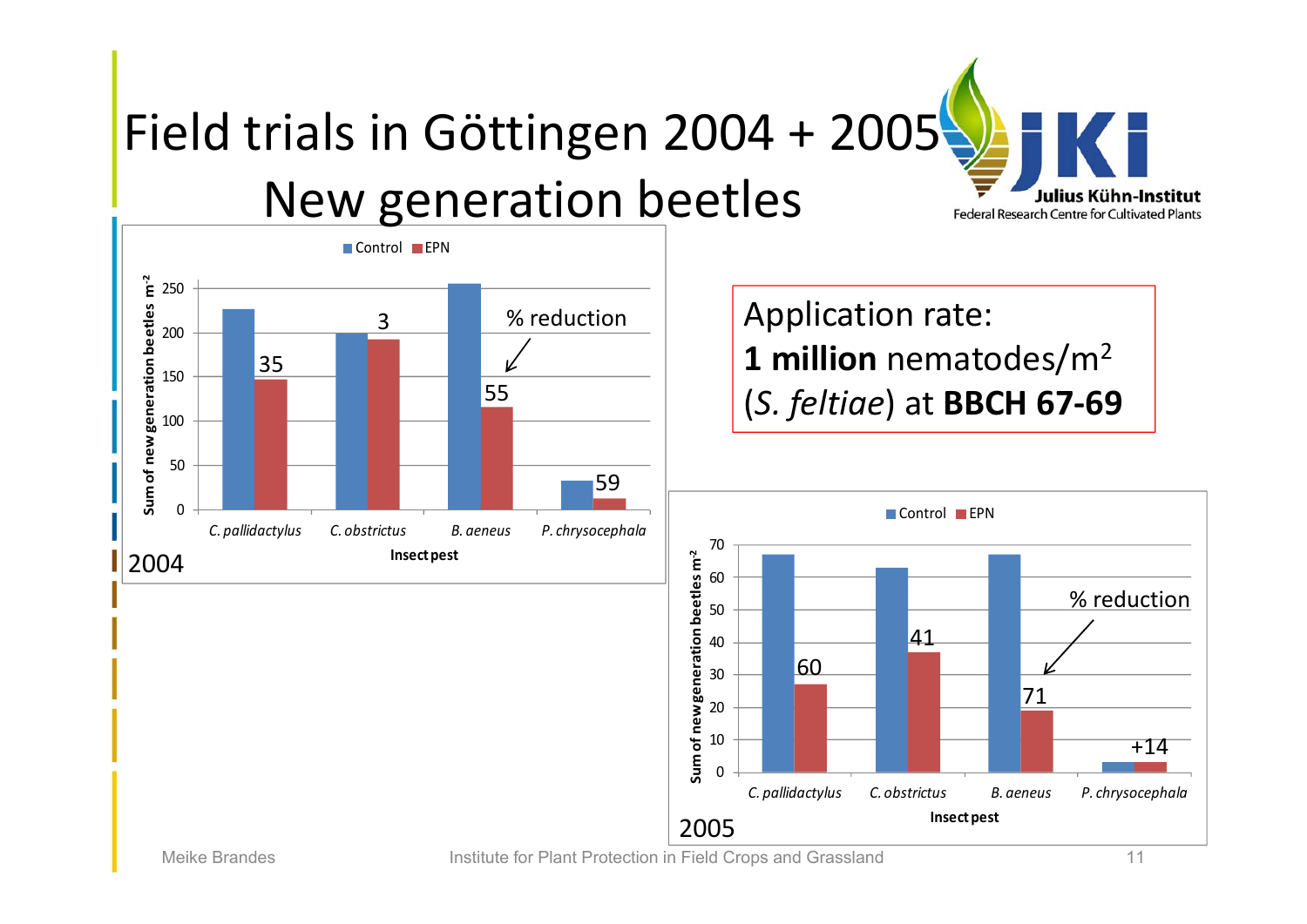### Conclusion

![](_page_11_Picture_1.jpeg)

- • High application rates of EPN can affect insect pest of OSR
	- Potential as IPM element
	- –– Reduction of pest density and pest pressure in the following year/autumn (*P. chrysocephala*)
- • Questions:
	- – Were the low effects in 2017 caused by the reduced application rate or was the application of EPN too early?